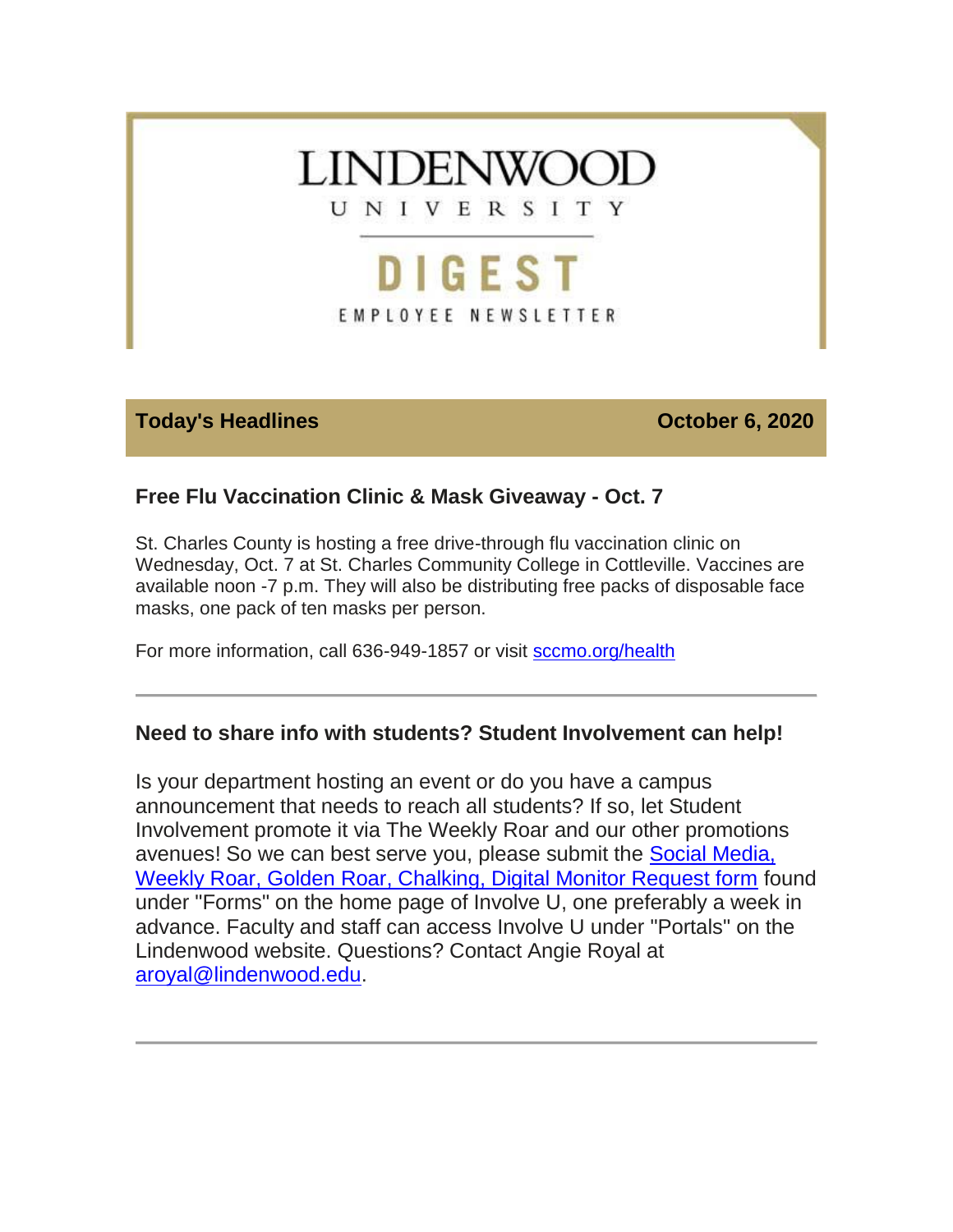# **2020-21 Student Assessment Scholars Now Accepting Client Proposals!**

Is there something you are trying to improve in your area? A problem you are trying to solve?

Would you like to have student perspectives on this issue?

Student Assessment Scholars are Lindenwood interns who gather insights into important institutional



topics by carrying out focus groups with other Lindenwood students. Any member of staff or faculty can submit a client proposal. Once a client's proposal is accepted, the Scholars will design and conduct a focus group related to the client's topic, and they will present the client with an Insight Report.

The Scholars complete a six-week training program with the Office of Institutional Effectiveness before they are deployed to work with university clients.

[Please visit this webpage](https://custapp.marketvolt.com/link/foIn9oVgdW?CM=1594777281&X=70525052) to submit a client proposal for a Student Assessment Scholars project.

Please contact Kaitlyn Maxwell, Student Assessment Scholars Coordinator, at [kmaxwell@lindenwood.edu](mailto:kmaxwell@lindenwood.edu) with any questions about this internship program.

#### **Virtual Event: Thinking about Graduate School in the Humanities or Social Sciences?**

Tuesday, Oct. 13, at 3:30 p.m.

In this informal information session, Stephanie Afful (psychology), Ted Cohen (history), Melissa Elmes (English), and Suzanne Stoelting (sociology) will discuss what it is like to be in graduate school in the humanities and social sciences. Topics include: How to apply? What is the graduate school experience? What is an MA? What is a Ph.D.?

[Join us on Zoom](https://custapp.marketvolt.com/link/qGecC5uFcm?CM=1594777281&X=70525052) (Meeting ID: 897 7539 6034, Passcode 5Em7Gz)! Contact [TCohen@Lindenwood.edu](mailto:TCohen@Lindenwood.edu) for more information.

**Employee Assistant Program Services**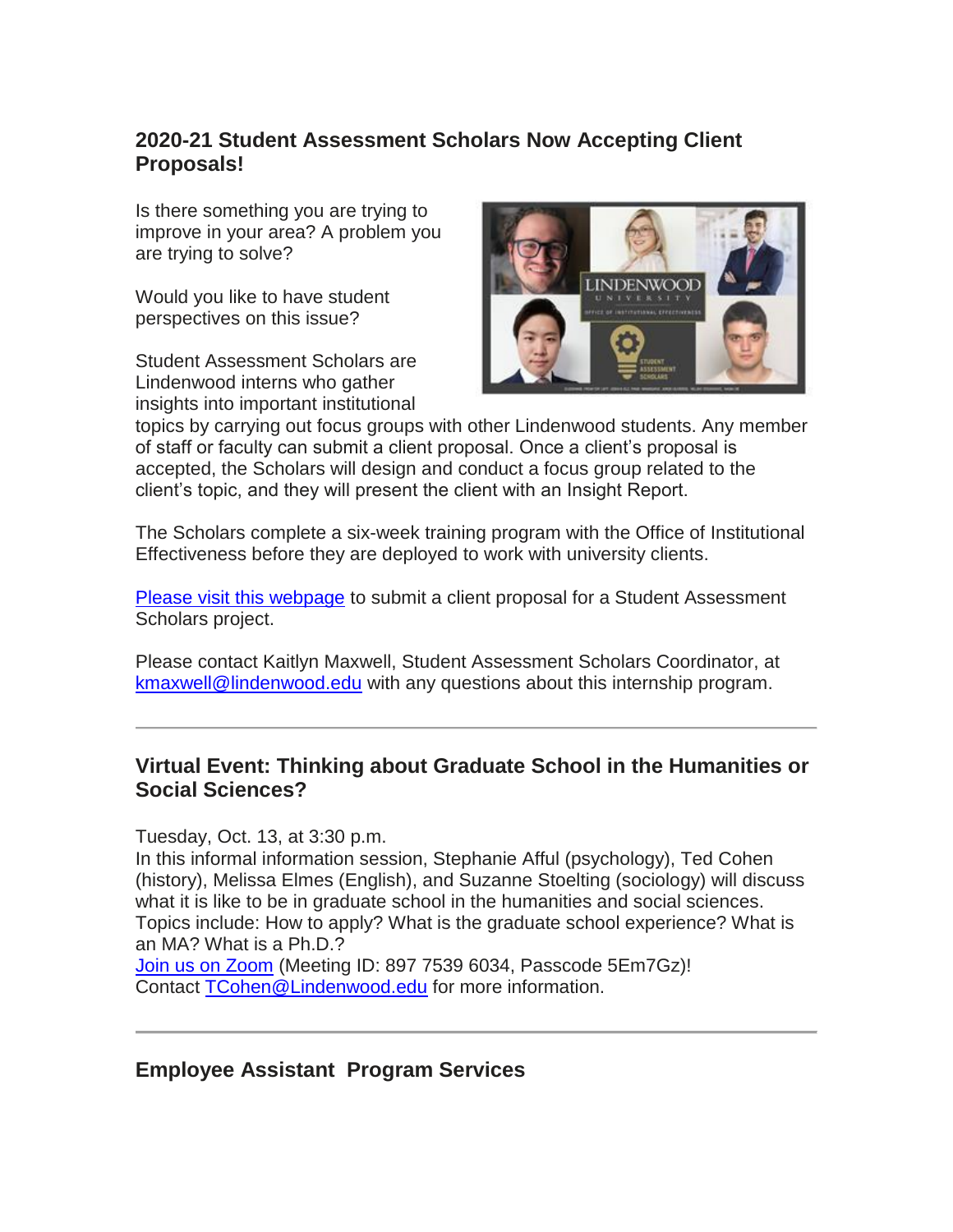As a reminder, EAP services are FREE and confidential to you and anyone in your household! Services include, but are not limited to, financial consultation, will kits, grief counseling, nutrition & dietitian services, and eldercare management resources! [Click here](https://custapp.marketvolt.com/link/mSb9m99xZI?CM=1594777281&X=70525052) to see how you can take advantage of these benefits!



Benjamin Ra, Security Analyst for IT, was recognized for always being extremely helpful with some last minute requests! His colleague said, "With a lot of changes in our department recently, as well as all of the changes around campus, he has been extremely helpful in assisting me in mass email distribution. Whether it's remoting into my computer to quickly check things out, or just simply adding another email address to a distribution for me to send from, he is always happy to help and is extremely patient while doing so!" Ben, you exhibit the Q2 culture and espouse the 'hungry', hardworking virtue Lindenwood values. Thank you!

-Q2 Team



**Read books, earn prizes and grow in your understanding & advocacy of Diversity, Equity, and Inclusion by participating in the**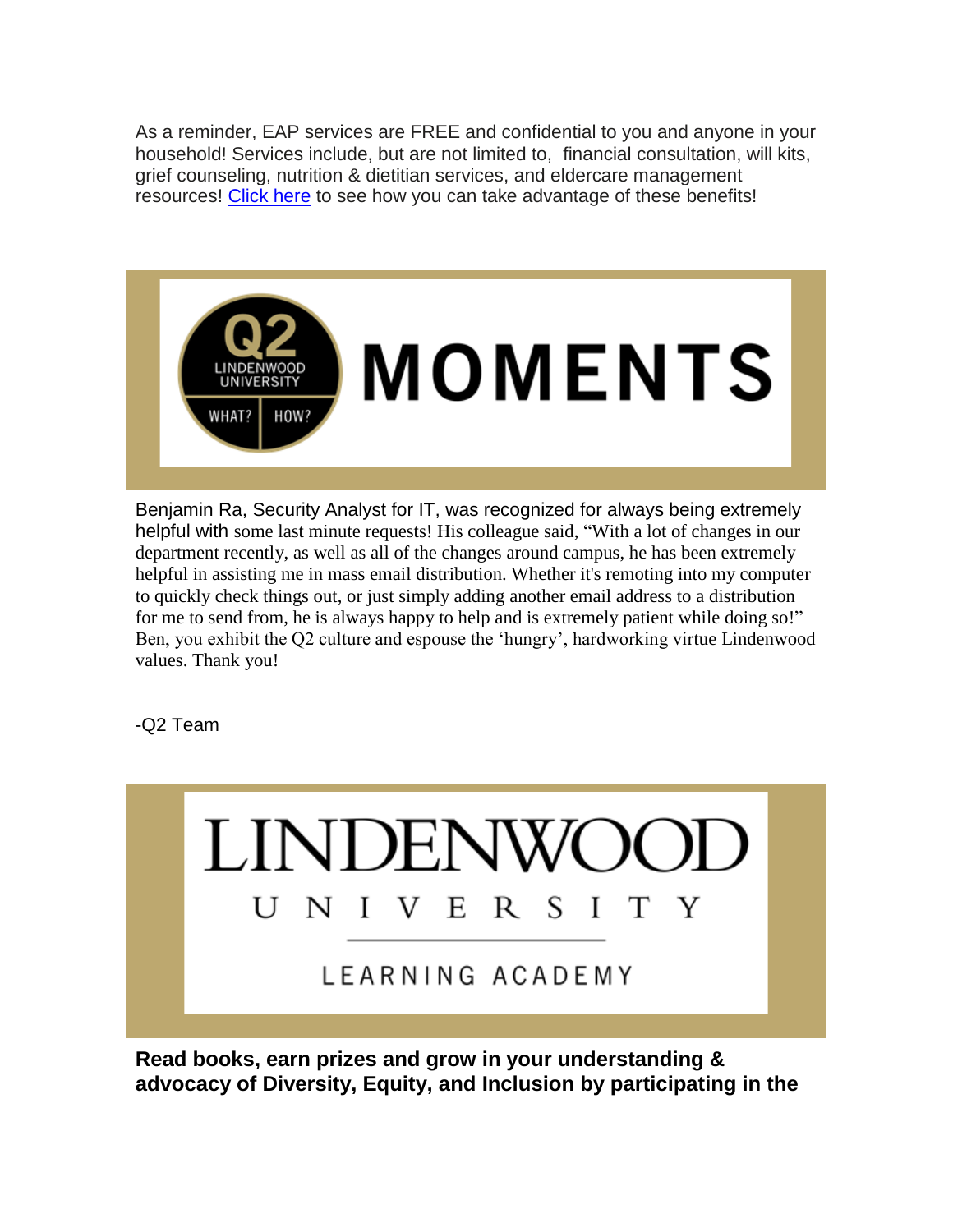# **DEI Reading Challenge!**

Earning prizes is cool, but here are some other great benefits:

- Experience personal benefits by growing your compassionate empathy and celebrating cultural perspectives that may be different than your own.
- Benefit your spheres of influence by using your personal growth to make positive contributions to diversity, equity, and inclusion.
- Benefit society by continuing to grow and contribute by carrying your knowledge, experiences, and advocacy into your courses and service to the Lindenwood community and beyond.
- Connect with other participants at any of our [monthly virtual discussions](https://custapp.marketvolt.com/link/6SAMHAEPmI?CM=1594777281&X=70525052) , where we will reflect on what we are reading/learning, our experience of reading, the impact of current events as it relates to our monthly topic, how our lives are being enriched by reading diverse books, and how what we are reading is impacting our service to our Lindenwood community and beyond.

View the [DEI Reading Challenge website](https://custapp.marketvolt.com/link/7CkDlQQvo5?CM=1594777281&X=70525052) for more information. [Sign up](https://custapp.marketvolt.com/link/dfB4Ig8Rqe?CM=1594777281&X=70525052) and start reading!

# **Using Retention Data to Inform Academic Planning**

Thursday, Oct. 8 2-3 p.m. Click [here](https://custapp.marketvolt.com/link/YeKq96LyPX?CM=1594777281&X=70525052) to register

During this workshop, faculty reflect on program level retention data (for undergraduate programs). The workshop is an engaging experience that is designed to achieve the following outcomes.

- Participants reflect on a possible framework for enhancing freshmen retention based on an exemplary university.
- Participants gain awareness of their major-level retention and retention-inmajor compared to institutional norms.
- Participants reflect on the retention data for the purposes of identifying current effective practice and outlining new ideas for action.
- Participants draft an action plan based on one or two new ideas for enhancing/sustaining freshmen retention.
- Participants understand how retention planning is incorporated into the new annual planning and assessment cycle, and how they can be supported by the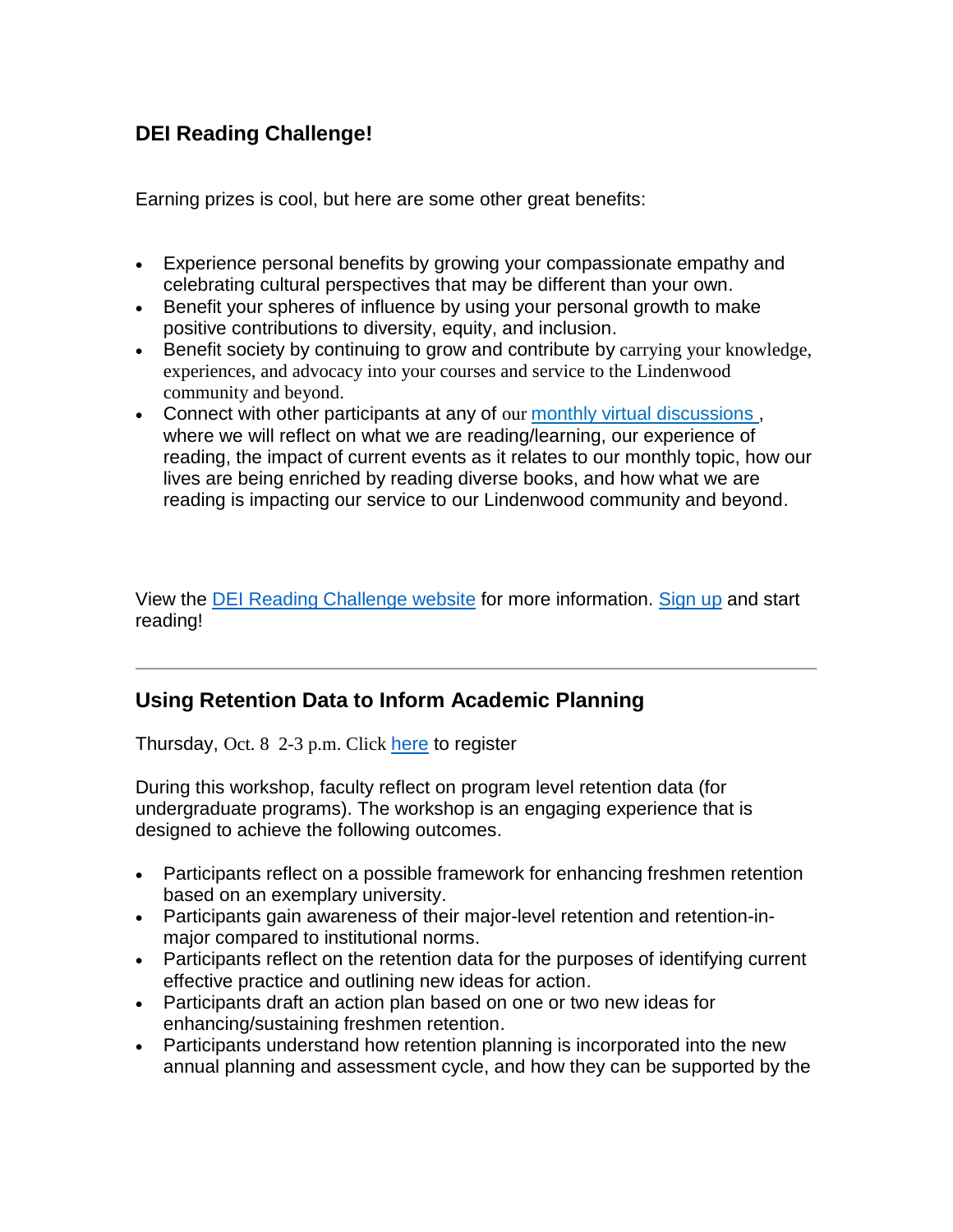OIE with this process, and how LindenCircle can support this work.

Please note: all full-time faculty who teach undergraduate courses are invited to join this workshop.

# **New Compliance Software – Percipio Compliance by SkillSoft**

Click [here](https://custapp.marketvolt.com/link/AHkmlMl88I?CM=1594777281&X=70525052) to view the new courses.

The Learning Academy has transitioned from its previous compliance software, SafeColleges to a new platform, SkillSoft. SkillSoft offers courses related to environmental health and safety in addition to legal compliance courses. As a Campus Security Authority, all employees will be required to complete the Campus Security Obligations Under Federal Law course annually. You will receive an email from SkillSoft with additional information.

# **CDI Diversity and Bias Training – Click [here](https://custapp.marketvolt.com/link/VfmQXSyUAp?CM=1594777281&X=70525052) to view all of the upcoming opportunities for October**

In these diversity trainings, our goal is to help you reflect on how you show up to conversations and interactions regarding these topics. With your help, we'll help build awareness, education, and campus resources around these topics as well as provide strategies to apply what you learned to your environment. Diversity trainings include the following: Implicit Bias, SafeZone, SafeZone 2.0, Gender Bias, disAbility Bias, Cross-Cultural Bias, Socio-economic Status (SES) Bias, Spiritual/Religious Bias, and Antiracism.

# **Confessions of a Depressed Comic: Ending the Stigma with Kevin Breel**

Tuesday, Oct. 20 4-5 p.m. Click [here](https://custapp.marketvolt.com/link/qlexXExfgN?CM=1594777281&X=70525052) to register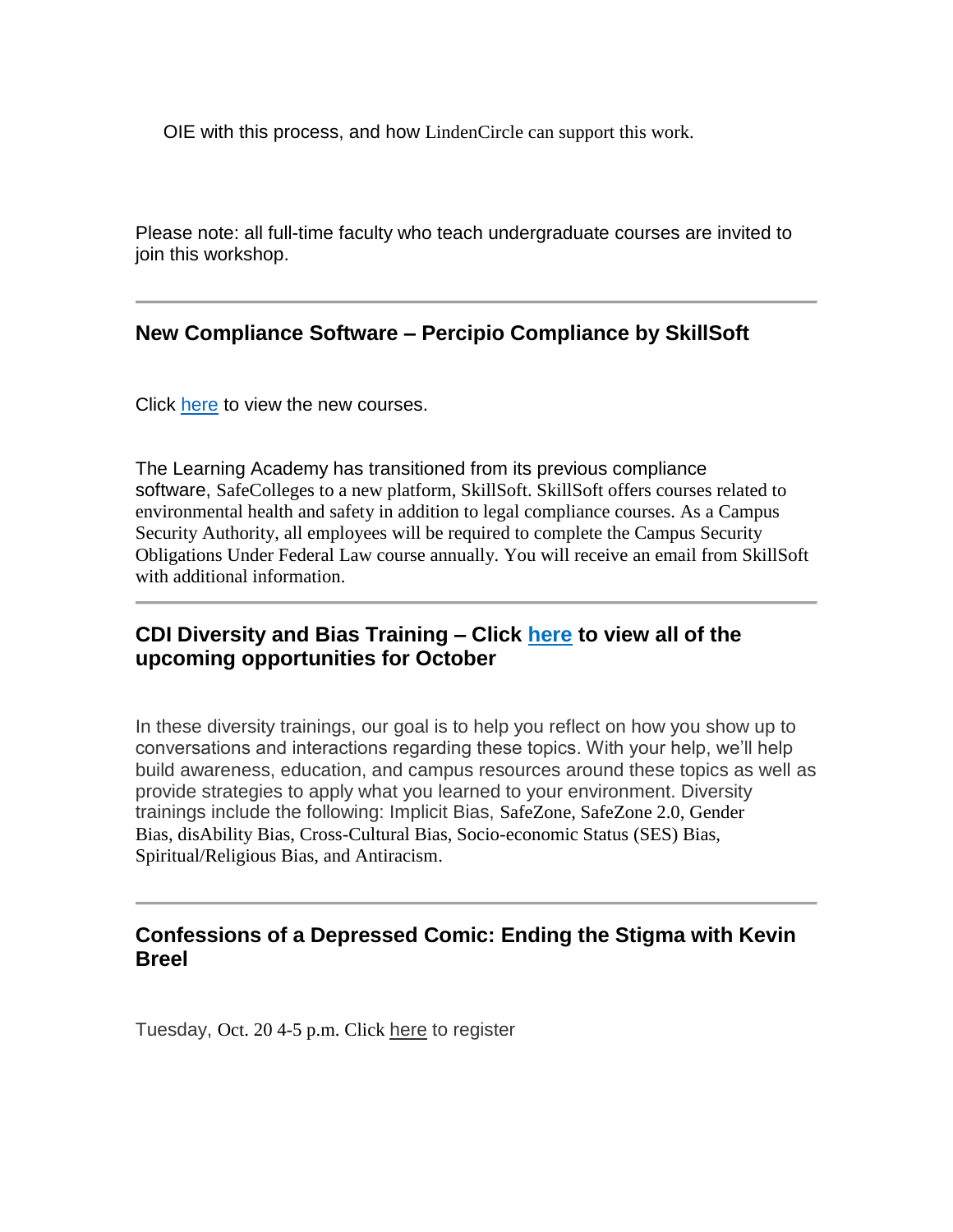The library was awarded a grant from the National Network of Libraries of Medicine to host a mental health speaker! In collaboration with the Student Counseling Resource Center and Lindenwood Public Safety, Kevin Breel will speak about his life with depression and how to end the stigma surrounding mental illness. Kevin Breel's TEDx Talk, "Confessions of a Depressed Comic" has over four million views, making it one of the most watch TED talks ever on mental health. Breel's honest and humorous take on his first-hand experience with depression and his message of ending the stigma will resonate with all types of audiences. All are welcome to attend this virtual event!

#### **Fall Semester Hours**

#### **LARC/Library Services' Fall Hours**

Monday – Thursday: 8 a.m. – 10 p.m. \*We will begin staffing the building at 7:30 a.m. Friday:  $8$  a.m.  $-5$  p.m. Saturday: 10 a.m. – 6 p.m. Sunday: 2 – 10 p.m.

For safe communication, our Chat Services are always available during the LARC's open hours.

#### **Upcoming Events and Deadlines**

All in-person events have been canceled until further notice. [See the list of all virtual](https://custapp.marketvolt.com/link/tpiXAVQqW7?CM=1594777281&X=70525052)  [events.](https://custapp.marketvolt.com/link/tpiXAVQqW7?CM=1594777281&X=70525052) If you would like to have a virtual event posted, please send any applicable posts via the online Marketing and Communications project [request](https://custapp.marketvolt.com/link/ElLsKiaFKS?CM=1594777281&X=70525052) form.

#### **Submit Information to the Digest**

To have your listing appear in the Digest, please fill out the [Project Request Form](https://custapp.marketvolt.com/link/ElLsKiaFKS?CM=1594777281&X=70525052) (be sure to choose "Communications and Public Relations" for type of request) by noon on the day prior to send-out. The Digest is sent every Tuesday and Friday morning during the term and on Fridays during break. Information submitted past the deadline may not be included in that edition but will appear in the following one. Entries are only subject to run